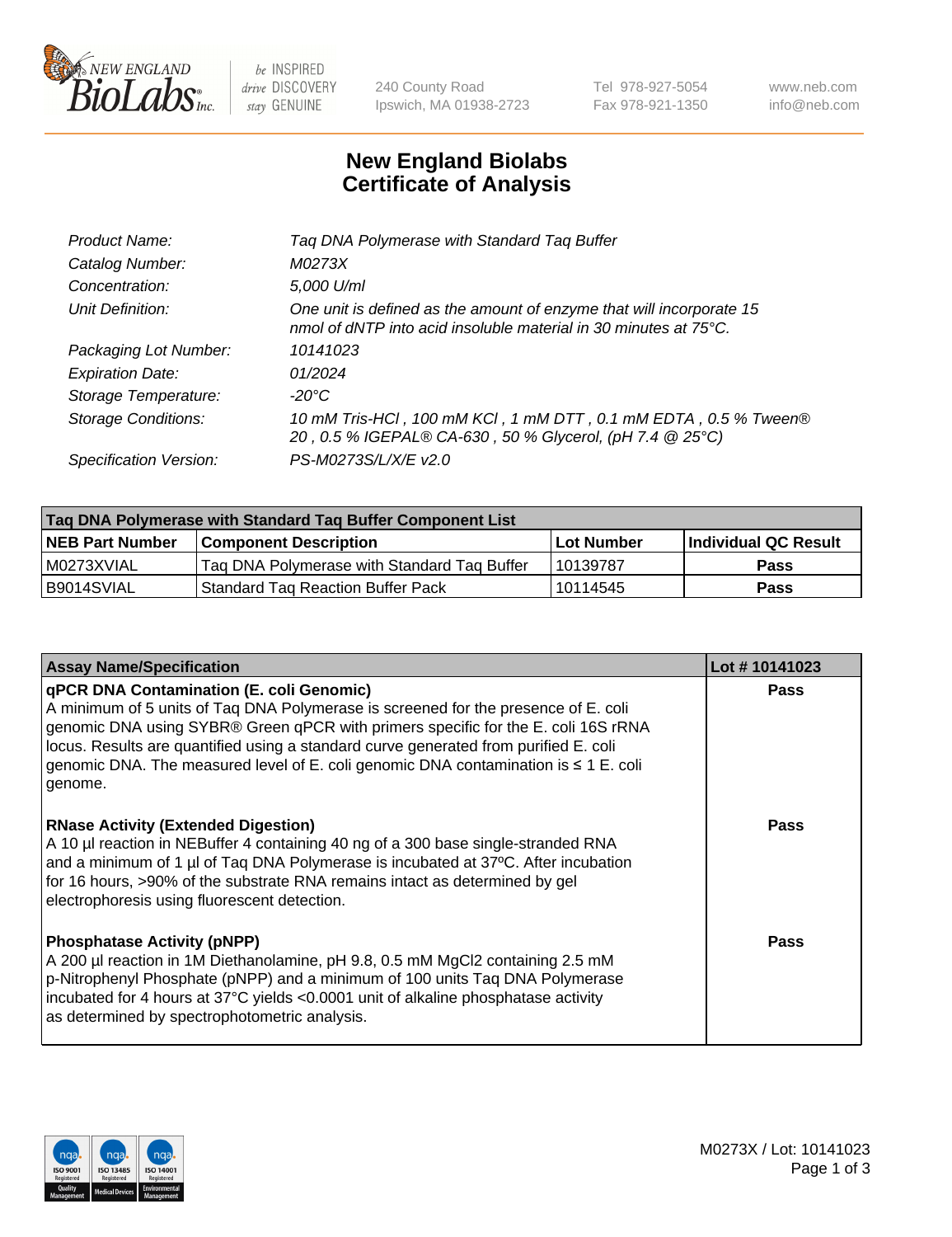

be INSPIRED drive DISCOVERY stay GENUINE

240 County Road Ipswich, MA 01938-2723 Tel 978-927-5054 Fax 978-921-1350

www.neb.com info@neb.com

| <b>Assay Name/Specification</b>                                                                                                                                                                                                                                                                                                                                              | Lot #10141023 |
|------------------------------------------------------------------------------------------------------------------------------------------------------------------------------------------------------------------------------------------------------------------------------------------------------------------------------------------------------------------------------|---------------|
| <b>Protein Purity Assay (SDS-PAGE)</b><br>Taq DNA Polymerase is ≥ 99% pure as determined by SDS-PAGE analysis using Coomassie<br>Blue detection.                                                                                                                                                                                                                             | <b>Pass</b>   |
| <b>Endonuclease Activity (Nicking)</b><br>A 50 µl reaction in ThermoPol® Reaction Buffer containing 1 µg of supercoiled<br>PhiX174 DNA and a minimum of 20 units of Taq DNA Polymerase incubated for 4 hours at<br>37°C and 75°C results in <10% conversion to the nicked form as determined by agarose<br>gel electrophoresis.                                              | <b>Pass</b>   |
| PCR Amplification (5.0 kb Lambda DNA)<br>A 50 µl reaction in Standard Taq Reaction Buffer in the presence of 200 µM dNTPs and<br>0.2 µM primers containing 5 ng Lambda DNA with 1.25 units of Taq DNA Polymerase for<br>25 cycles of PCR amplification results in the expected 5.0 kb product.                                                                               | Pass          |
| <b>Single Stranded DNase Activity (FAM-Labeled Oligo)</b><br>A 50 µl reaction in ThermoPol® Reaction Buffer containing a 10 nM solution of a<br>fluorescent internal labeled oligonucleotide and a minimum of 25 units of Taq DNA<br>Polymerase incubated for 30 minutes at 37°C and 75°C yields <10% degradation as<br>determined by capillary electrophoresis.             | <b>Pass</b>   |
| <b>Non-Specific DNase Activity (16 Hour)</b><br>A 50 µl reaction in NEBuffer 2 containing 1 µg of T3 or T7 DNA in addition to a<br>reaction containing Lambda-HindIII DNA and a minimum of 5 units of Taq DNA<br>Polymerase incubated for 16 hours at 37°C results in a DNA pattern free of<br>detectable nuclease degradation as determined by agarose gel electrophoresis. | Pass          |

This product has been tested and shown to be in compliance with all specifications.

One or more products referenced in this document may be covered by a 3rd-party trademark. Please visit <www.neb.com/trademarks>for additional information.